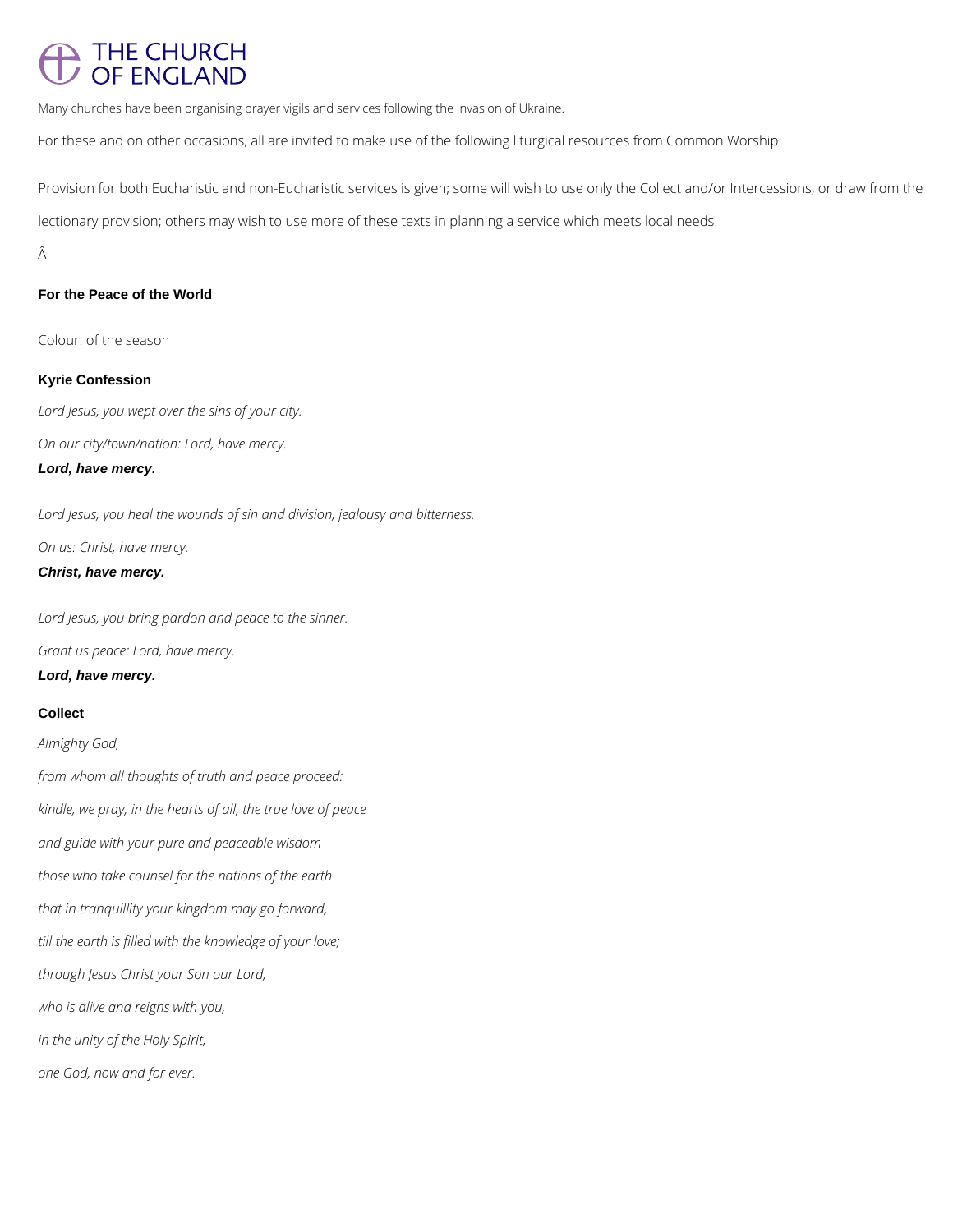# **Lectionary**

*Isaiah 9.1-6; or 57.15-19; Micah 4.1-5*

*Psalms 40.14-17; 72.1-7; 85.8-13*

*Philippians 4.6-9; 1 Timothy 2.1-6; James 3.13-18*

*Matthew 5.43-end; John 14.23-29; or 15.9-17*

# **Gospel Acclamation**

*Alleluia, alleluia.*

 $\hat{a}$ **LIB/essed are the peacemakers,**  $\hat{a}$ **LI says the Lord,** 

*âfor they will be called children of God.â*

Matthew 5.9

*Alleluia.*

# **Intercession**

*In peace let us pray to the Lord.*

*We pray for the leaders of the nations, that you will guide them in the ways of freedom, justice and truth. Lord, in your mercy* **hear our prayer.**

*We pray for those who bear arms on behalf of the nation, that they may have discipline and discernment,*

*courage and compassion.*

*Lord, in your mercy*

# **hear our prayer.**

*We pray for our enemies, and those who wish us harm, that you will turn the hearts of all to kindness and friendship. Lord, in your mercy*

#### **hear our prayer.**

*We pray for the wounded and the captive,*

*the grieving and the homeless,*

*that in all their trials they may know your love and support.*

*Lord, in your mercy*

**hear our prayer.**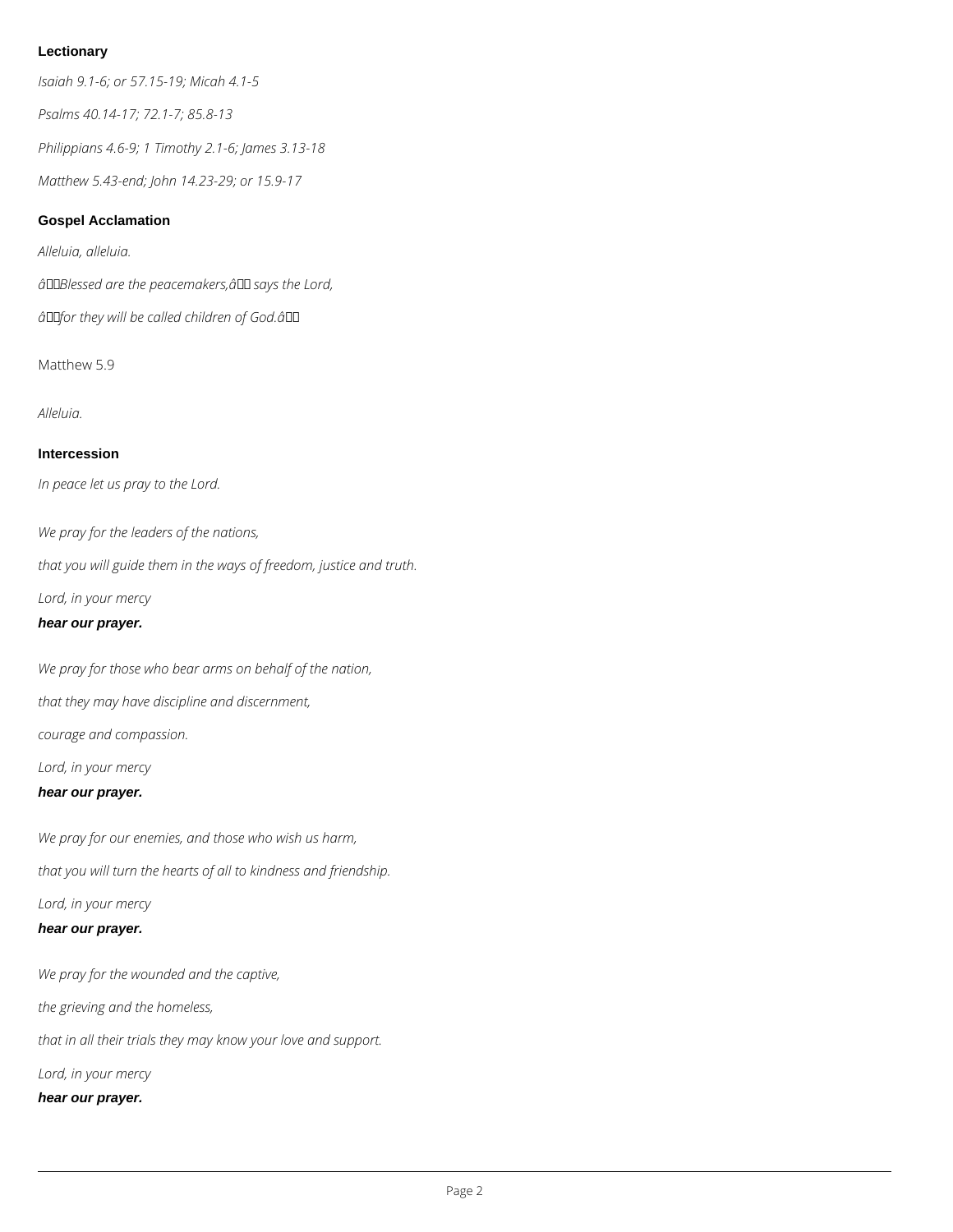*Most holy God and Father, hear our prayers for all who strive for peace and all who fight for justice. Help us, who today remember the cost of war, to work for a better tomorrow; and, as we commend to you lives lost in terror and conflict, bring us all, in the end, to the peace of your presence; through Christ our Lord.* **Amen.**

Jesus says: âDDPeace I leave with you; my peace I give to you. *Do not let your hearts be troubled, neither let them be afraid.â*

#### **Introduction to the Peace**

cf John 14.27

#### **Prayer at the Preparation of the Table**

*Look upon us in mercy not in judgement;*

*draw us from hatred to love;*

*make the frailty of our praise*

*a dwelling place for your glory.*

#### **Preface**

*And now we give you thanks,*

*because you have anointed your Son as the Messiah,*

*the light of the nations,*

*and revealed him as the hope of all who thirst for righteousness and peace.*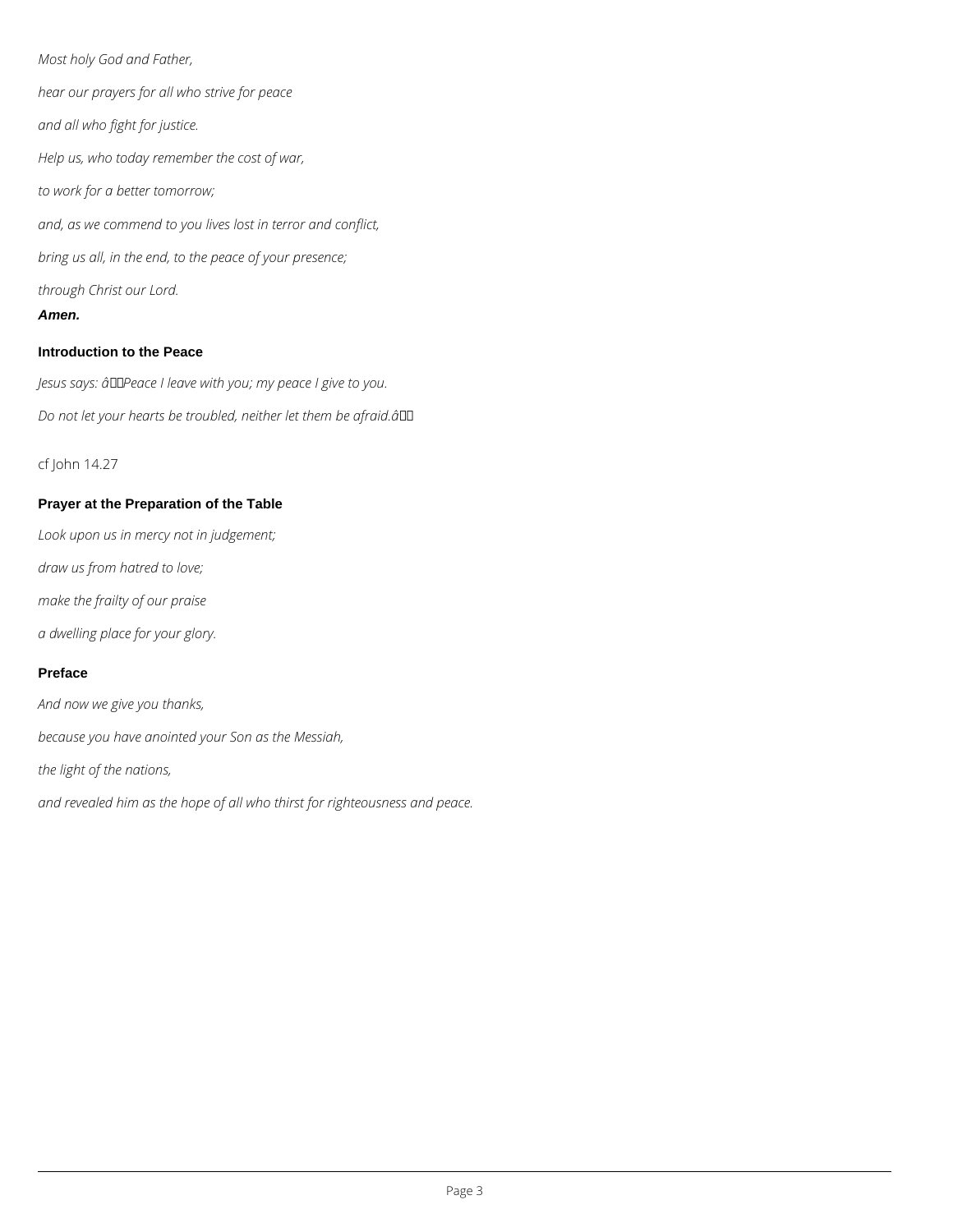#### **Extended Preface**

- *Living God, Father of light, hope of nations, friend of sinners, builder of the city that is to come: your love is made visible in Jesus Christ, you bring home the lost, restore the sinner and give dignity to the despised. In the face of Jesus Christ your light shines out, flooding lives with goodness and truth, gathering into one a divided and broken humanity. With people from every race and nation, with the Church of all the ages, with apostles, evangelists and martyrs, we join the angels of heaven in their unending song:* **Post Communion** *God our Father,*
- *your Son is our peace*
- *and his cross the sign of reconciliation:*
- *help us, who share the broken bread,*
- *to bring together what is scattered*
- *and to bind up what is wounded,*
- *that Christ may bring in the everlasting kingdom of his peace;*
- *who is alive and reigns, now and for ever.*